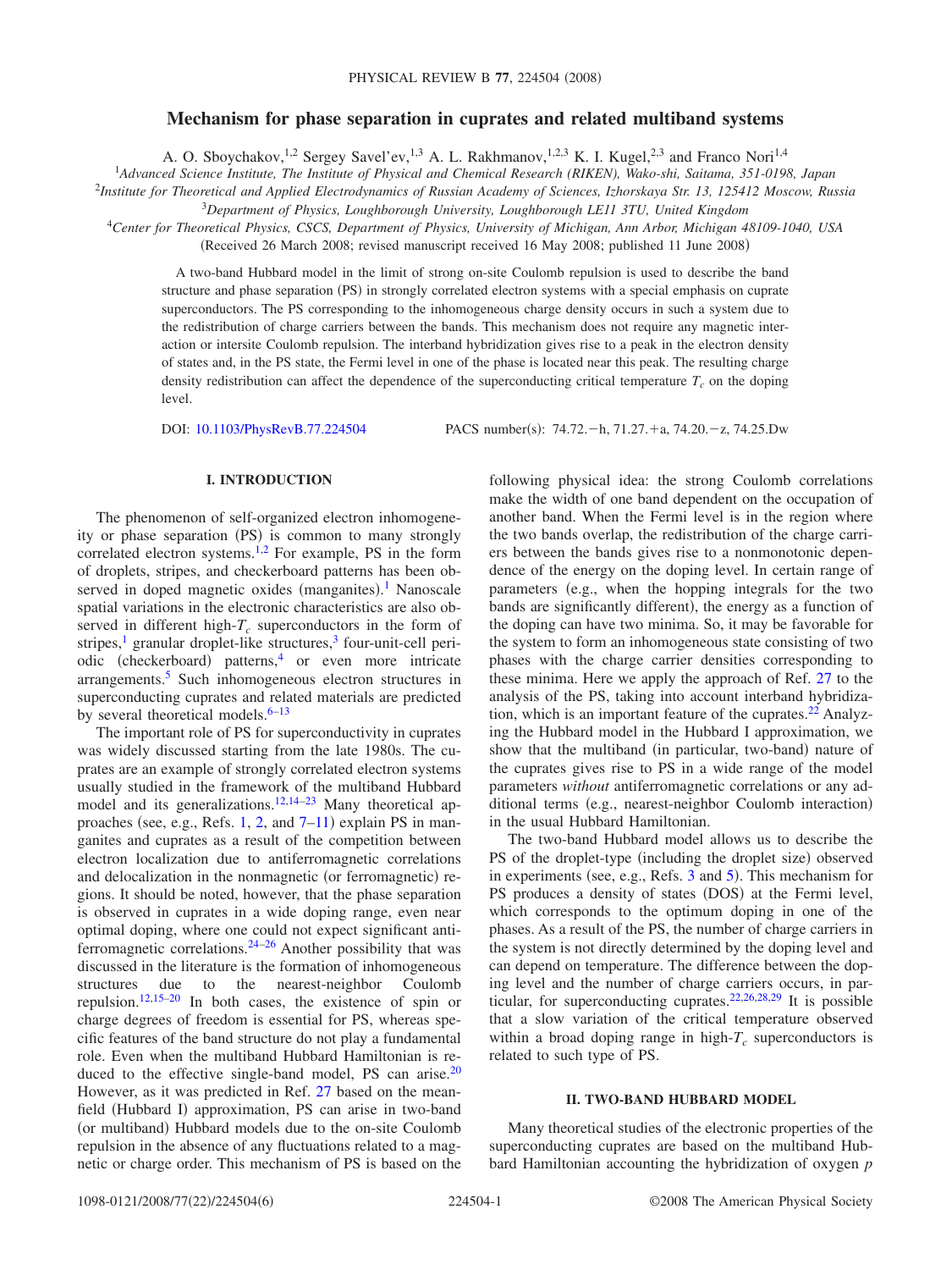orbitals with copper  $d$  orbitals.<sup>22</sup> The commonly used model to describe superconducting cuprates is based on the Hubbard Hamiltonian with three bands: Cu( $3d_{x^2-y^2}$ ), O( $2p_x$ ), and  $O(2p_y)$ .<sup>[22](#page-4-17)</sup> In earlier studies, this Hamiltonian was reduced to an effective single-band Hubbard Hamiltonian[.16,](#page-4-20)[20](#page-4-15)[,22](#page-4-17)[,30](#page-4-21) However, recent computations (see, e.g., Refs. [31](#page-4-22) and [32](#page-4-23)) show that two distinguishable Cu-O bond lengths in the  $CuO<sub>6</sub>$  octahedron and the direct tunneling of holes between the oxygen atoms lead to the effective two-band Hubbard Hamiltonian:<sup>32</sup>

<span id="page-1-0"></span>
$$
\mathcal{H} = -\sum_{\langle \mathbf{n}\mathbf{n}\rangle \alpha \beta \sigma} t^{\alpha\beta} (a_{\mathbf{n}\alpha\sigma}^{\dagger} a_{\mathbf{m}\beta\sigma} + \text{H.c.}) - \sum_{\mathbf{n}\alpha\sigma} (\mu + \epsilon_{\alpha}) n_{\mathbf{n}\alpha\sigma} + \frac{1}{2} \sum_{\mathbf{n}\alpha,\sigma} U^{\alpha} n_{\mathbf{n}\alpha\sigma} n_{\mathbf{n}\alpha\bar{\sigma}} + \frac{U'}{2} \sum_{\mathbf{n}\alpha,\sigma\sigma'} n_{\mathbf{n}\alpha\sigma} n_{\mathbf{n}\bar{\alpha}\sigma'}.
$$
 (1)

Here,  $a_{\mathbf{n} \alpha \sigma}^{\dagger}$  and  $a_{\mathbf{n} \alpha \sigma}$  are the creation and annihilation operators for holes in the state  $\alpha = \{p, d\}$  at site **n** with spin projection  $\sigma$  ( $\bar{\alpha}, \bar{\sigma}$  denote not- $\alpha$  and not- $\sigma$ ), the symbol  $\langle ... \rangle$  denotes a summation over the nearest sites,  $\mu$  is the chemical potential,  $\epsilon_d$  is the energy difference between the centers of the *d* and *p* bands, and  $\epsilon_p = 0$ . The first term in Eq. ([1](#page-1-0)) is the kinetic energy of the conduction holes; the second term is due to the chemical potential and the shift between the centers of *d* and *p* bands. The last two terms correspond, respectively, to the intraband and interband on-site Coulomb repulsion. In agreement to Ref. [32,](#page-4-23) we assume that the Coulomb interaction is strong enough, that is  $U^{\alpha}$ ,  $U'$  $\geq t^{\alpha\beta}$ ,  $\epsilon_d$ . Applying the Hubbard I approximation,  $\langle \hat{T}a_{\mathbf{m}\alpha\sigma}(t)n_{\mathbf{n}\beta\sigma'}(t)a_{\mathbf{n}_0\alpha\sigma}^{\dagger}(t_0)\rangle \rightarrow \langle n_{\mathbf{n}\beta\sigma'}\rangle \langle \hat{T}a_{\mathbf{m}\alpha\sigma}(t)a_{\mathbf{n}_0\alpha\sigma}^{\dagger}(t_0)\rangle$  ( $\hat{T}$ is time-ordering operator), for Hamiltonian (1), we derive the relationship

<span id="page-1-1"></span>
$$
(\omega + \mu + \epsilon^{\alpha})G_{\alpha\beta}(\omega, \mathbf{k}) = g_{\alpha}\left(1 + \sum_{\gamma} \epsilon^{\alpha\gamma}(\mathbf{k})G_{\gamma\beta}(\omega, \mathbf{k})\right),\tag{2}
$$

for the one-particle Green's functions  $G_{\alpha\beta,\sigma\sigma'}(\mathbf{n}-\mathbf{n}_0, t-t_0)$  $=-i\langle \hat{T}a_{\mathbf{n}\alpha\sigma}(t)a_{\mathbf{n}_0\beta\sigma'}^{\dagger}(t_0)\rangle$  in the frequency-momentum  $(\omega, \mathbf{k})$ representation, where  $g_{\alpha} = 1 - n_{\overline{\alpha}} - n_{\alpha}/2$ . The form of the function  $\varepsilon^{\alpha\beta}(\mathbf{k})$  depends on the symmetry of the crystal lattice. We analyze here a simple cubic lattice. In this case,  $\varepsilon^{\alpha\beta}(\mathbf{k}) = w^{\alpha\beta}\zeta(\mathbf{k})$  $w^{\alpha\beta} = z t^{\alpha\beta}$ , and =− cos*k*1*d*-  $+\cos(k_2 d) + \cos(k_3 d)$  / 3, where *d* is the lattice constant. Below we consider a purely paramagnetic state, that is,  $n_{\alpha\uparrow}$  $=n_{\alpha\downarrow}=n_{\alpha}/2$ , and neglect the  $\langle a_{\alpha}^{\dagger} a_{\overline{\alpha}} \rangle$  averages. Note, however, that the latter assumption does not significantly affect the results obtained[.33](#page-4-24)

The Hubbard I approximation is an appropriate method to find the main features of the electron band structure, which is confirmed by comparison to experiments and numerical results[.34](#page-4-25) It is well known that the Hubbard I approximation overestimates the electron-electron correlations. In particular, it leads to an energy gap even at small values of *U*. The main problems with the Hubbard model arise when  $t \sim U$  and the situation in this parameter range is still under discussion even for more advanced approximations than Hubbard I. Nevertheless, when  $t \ll U$  the situation is relatively simpler,

and the Hubbard I approximation captures the main correlation effect, that is, the dependence of the band width on the number of charge carriers (see, e.g., Ref. [35](#page-5-0)). The other correlation effects are related to nonzero spin correlation functions and finite *U*, which we do not consider here, limiting ourselves to the case  $U \rightarrow \infty$ .

Equation ([2](#page-1-1)) forms a linear set of equations for  $G_{\alpha\beta}$ , which can be easily solved. The calculated Green's functions determine the DOS and the energy of the system. Following this approach, we derive the DOS,

$$
\rho_{\alpha\beta}(E) = -\frac{1}{\pi} \int \frac{d^3 \mathbf{k}}{(2\pi)^3} \text{Im} \left[ G_{\alpha\beta}(\omega + i0, \mathbf{k}) \right] \big|_{\omega + \mu = E}, \quad (3)
$$

<span id="page-1-2"></span>in the form

$$
\rho_{\alpha\beta}(E) = \sqrt{g_{\alpha}g_{\beta}} \sum_{j=\pm 1} \int \frac{d^3 \mathbf{k}}{(2\pi)^3} v_{\alpha}^j(\mathbf{k}) v_{\beta}^j(\mathbf{k}) \delta(E - \bar{\varepsilon}_j(\mathbf{k})),
$$
\n(4)

where  $\bar{\epsilon}_j[\zeta(\mathbf{k})]$  and  $v^j_{\alpha}[\zeta(\mathbf{k})]$  are the eigenvalues and eigenvectors of the matrix  $\bar{\epsilon}^{\alpha\beta}(\zeta) = \sqrt{g_{\alpha\beta}}g^{\mu\alpha\beta}\zeta - \delta_{\alpha\beta}\epsilon^{\alpha}$ . Solving this eigenvalue problem, we obtain the energy spectrum  $\bar{\epsilon}_j(\mathbf{k})$  of charge carriers in two new bands (labeled by *j*  $= \pm 1$ ) and coefficients  $v_{\alpha}^{j}$ , determining the transformation from *p* and *d* holes to the quasiparticles in these bands

$$
\overline{\varepsilon}_j(\zeta(\mathbf{k})) = \frac{1}{2} \{ (\overline{w}^{aa} + \overline{w}^{bb}) \zeta - \epsilon \n- j \sqrt{[(\overline{w}^{aa} - \overline{w}^{bb}) \zeta + \epsilon]^2 + 4(\overline{w}^{ab})^2} \},\n\tag{5}
$$

$$
v^{j}(\zeta) = \frac{1}{\sqrt{\left[\bar{w}^{aa}\zeta - \bar{\varepsilon}_{j}\right]^{2} + (\bar{w}^{ab})^{2}\zeta^{2}}} \left(\frac{-\bar{w}^{ab}\zeta}{\bar{w}^{aa}\zeta - \bar{\varepsilon}_{j}},\right),\qquad(6)
$$

<span id="page-1-4"></span>where  $\bar{w}^{\alpha\beta} = \sqrt{g_{\alpha}g_{\beta}w^{\alpha\beta}}$ . In contrast to p and d holes with short lifetime due to interband transitions, the new quasiparticles with spectrum  $(5)$  $(5)$  $(5)$  have a longer lifetime and are scattered by, e.g., phonons and impurities. We denote the lower band as *j*=1 and the upper one as *j*=−1. We can write  $\rho_{\alpha\beta}$ using the dimensionless DOS  $=\int \delta \left[E\right]$  $-\zeta(\mathbf{k})\right]d^3\mathbf{k}/(2\pi)^3$  of uncorrelated electrons,

$$
\rho_{\alpha\beta}(E) = \sqrt{g_{\alpha\beta}} \sum_{j=\pm 1} \left. v_{\alpha}^{j}(\zeta) v_{\beta}^{j}(\zeta) \right| \left. \frac{\partial \varepsilon_{j}}{\partial \zeta} \right|^{-1} \rho_{0}(\zeta) \big|_{\zeta = \overline{\zeta}_{j}(E)}, \tag{7}
$$

where  $\overline{\zeta}_j(E)$  is the inverse function of  $\overline{\varepsilon}_j(E)$ . The number of electrons in the state  $\alpha$  is

$$
n_{\alpha} = 2 \int_{\mu_{\min}}^{\mu} dE \rho_{\alpha\alpha}(E, n_a, n_b), \qquad (8)
$$

<span id="page-1-3"></span>where  $\mu_{\min} = \bar{\varepsilon}_1(\zeta = -1)$  (note that  $\rho_{\alpha\beta}$  depends on  $n_{\alpha}$  through the functions  $g_{\alpha}$ ). The total number of charge carriers per site is  $n = \sum_{\alpha} n_{\alpha}(\mu)$ . This equality, alongside with Eqs. ([5](#page-1-2))–([8](#page-1-3)), form a set of equations for the calculation of  $n_{\alpha}$  and  $\mu$ . Employing coefficients  $(6)$  $(6)$  $(6)$ , we can find the Green's functions corresponding to the band spectrum  $(5)$  $(5)$  $(5)$  and the DOS,  $\rho_i$  for two *j*-bands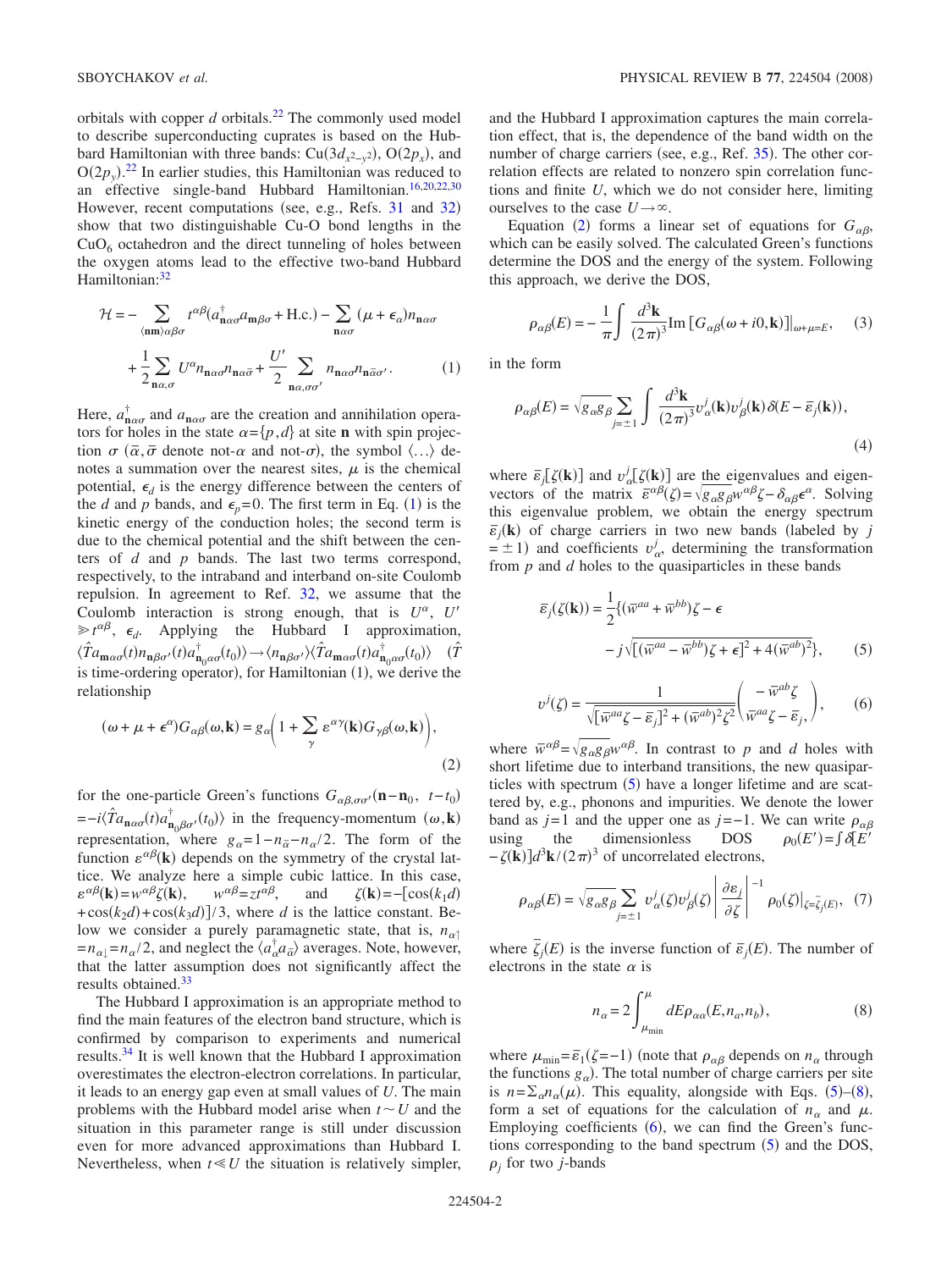<span id="page-2-0"></span>

FIG. 1. (Color online) Density of states  $\rho_{\pm 1}$  versus energy *E* for quasiparticles (holes) located in bands  $j = \pm 1$  for two different types of spectra, shown in the corresponding insets. The gapless spectrum shown in the inset (a) was calculated at  $n=0.6$ ,  $\varepsilon_d$ =0.15 eV,  $w_{pp}$ =1 eV,  $w_{dd}$ =0.1 eV, and relatively small interband hybridization  $w_{pd}$ =0.25 eV. The gapped spectrum in the inset (b) was calculated for the same parameters but for stronger interband hybridization  $w_{pd}$ =1 eV. In case (b), the transition to the insulating state occurs at a certain doping level for which the chemical potential  $\mu$  (shown by the green dotted line) is located inside the gap. In both cases, a large peak in the DOS is observed at energies corresponding to the anticrossing of the bands, where a significant flattening of the Fermi surface (see insets) takes place. The quasiparticle energy spectra are shown in the insets as a function of the variable  $\zeta$ , since  $\varepsilon_j$  depends on the crystal momentum **k** only through  $\zeta(\mathbf{k})$ .

$$
\rho_j(E) = \left[ \sum_{\alpha} g_{\alpha} [v_{\alpha}^j(\zeta)]^2 \right] \left| \frac{\partial \varepsilon_j(\zeta)}{\partial \zeta} \right|^{-1} \rho_0(\zeta) \big|_{\zeta = \bar{\zeta}_j(E)}.
$$
 (9)

<span id="page-2-2"></span>Each band is split into two Hubbard subbands due to the on-site Coulomb repulsion. Thus, in the two-band Hubbard model we have four bands, two lower and two upper bands, separated by a gap of the order of *U*. We consider here the doping range  $n<1$  and in the limit  $U\rightarrow\infty$ , the upper Hubbard bands do not contribute to the total electron energy.

#### **III. BAND STRUCTURE AND DENSITY OF STATES**

Superconducting cuprates vary from strongly anisotropic to nearly isotropic materials. To account for this, we consider two limiting cases: square and cubic lattices. The obtained results are quite similar, and below we present the band structure and DOS (Figs. [1](#page-2-0) and [2](#page-2-1)) calculated using Eqs.  $(5)$  $(5)$  $(5)$ and ([9](#page-2-2)) only for the case of simple cubic lattice. Two qualitatively different quasiparticle spectra are shown in the insets

<span id="page-2-1"></span>

FIG. 2. (Color online) (a) The density of states at the Fermi level versus doping in the two-band Hubbard model. Inset in (a): energy of the homogeneous (red solid line) and the phase separated (blue dashed line) states. The dependence of the energy in the homogeneous state,  $E_{\text{hom}}$ , on *n* has a negative curvature if  $n_1 < n$  $n_2$ . In this range of doping, the PS state becomes more favorable since its energy,  $E_{\text{ps}}$ , is lower than  $E_{\text{hom}}$  [see inset in (a)]. The values  $n_{1,2}$  are indicated in the main panel of (a) by black vertical dotted lines. The point  $n_2$  is near the peak in the DOS. (b) The critical temperature,  $T_c$ , of the superconducting transition versus doping level  $n$  for the homogeneous (red dashed line) and PS (blue solid line) states calculated using Eq.  $(12)$  $(12)$  $(12)$ . The  $T_c(n)$  of the homogeneous state decreases fast when the doping *n* deviates from its optimum value about  $n_2$ . In contrast to this,  $T_c(n)$  in the PS state is a broad function and exhibits a plateau within the  $n_1 < n < n_2$  range. The inset in  $(b)$  demonstrates the dependence of the concentration  $c$  of the phase with lower hole content on *n*. The regions of homogeneous (HS) and PS states are indicated in the inset. Here we use the following parameters:  $\varepsilon_d = 0.2$  eV,  $w_{pp} = 1$  eV,  $w_{dd} = 0.3$  eV, and  $w_{pd}$ =0.7 eV.

of Figs.  $1(a)$  $1(a)$  and  $1(b)$ . The anticrossing of two bands shown in the inset in Fig.  $1(a)$  $1(a)$  corresponds to a metallic behavior for any doping. When doping increases, the chemical potential  $\mu$ (shown by the dotted green line) shifts upward: at low doping we have one "metallic" band and one empty band; then two metallic bands; by further increasing the doping, one metallic and one filled band. For larger interband hybridization,  $t^{pd}$   $\geq (t^{pp}t^{dd})^{1/2}$ , we obtain a transition to an insulator at some doping level. Indeed, for some doping,  $\mu$  is located in the gap between zones. Nearby the anticrossing point of the two bands, the spectrum  $\varepsilon_j[\zeta(\mathbf{k})]$  becomes flatter. For energies close to the anticrossing points, the DOS exhibits peaks  $(Fig. 1)$  $(Fig. 1)$  $(Fig. 1)$ , which are large,

$$
\rho_j \propto (E_0 - E)^{-1/2},
$$

when  $n$  is close to 1 in the vicinity of the band gap [Fig.  $1(b)$  $1(b)$ ]. The optimal doping for superconductivity corresponds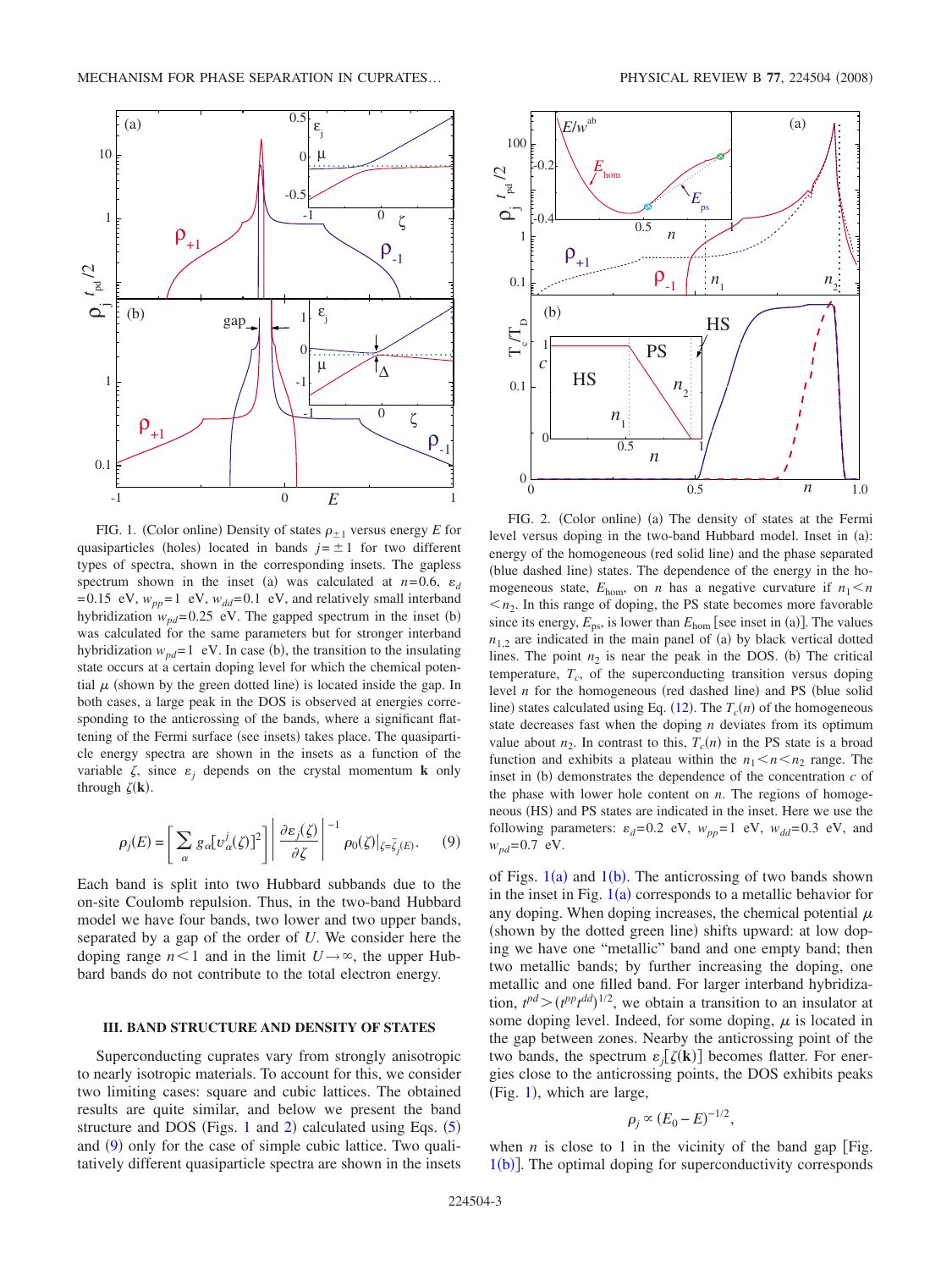to the case when  $\mu$  is close to the energy where the peak of the DOS is observed.

We do *not* claim to provide a detailed description of the actual energy band structure of the cuprates. For our analysis, it is of interest the existence of the peaks in the DOS near the Fermi level. In the simple model under study, the nature of these peaks is not related to some particular approximation. The peaks arise near the crossing of the initial (not renormalized) bands as it always occurs when the degeneracy of the initial bands is lifted. Note that for the two-band Hubbard model, the Fermi level could be pinned at the DOS peak related to the van Hove singularity.<sup>3</sup>

#### **IV. PHASE SEPARATION**

The energy,

$$
E_{\text{hom}}(n) = 2\sum_{j} \int_{\mu_{\text{min}}}^{\mu} dE \, E \rho_{j}(E), \tag{10}
$$

of the homogeneous state, versus doping *n*, is shown in the inset of Fig. [2](#page-2-1)(a). The curvature of  $E_{\text{hom}}(n)$  is negative between the two marked points  $n_1$  and  $n_2$ . This indicates the instability of the homogeneous state with respect to the separation into two phases with hole densities  $n_1$  and  $n_2$ ,  $n_1 < n$  $\langle n_2 \rangle$  (see, e.g., Ref. [23](#page-4-9)). The energy

$$
E_{\rm ps}(n) = cE_{\rm hom}(n_1) + (1 - c)E_{\rm hom}(n_2) \tag{11}
$$

<span id="page-3-1"></span>of the PS state with relative phase fractions *c* and 1−*c*, which are determined by the charge conservation condition  $n = cn_1 + (1 - c)n_2$ , is lower than  $E_{hom}(n)$  between  $n_1$  and  $n_2$ [see dashed line in the inset of Fig.  $2(a)$  $2(a)$ ]. In a wide parameter range, the hole concentration  $n_2$  turns out to be near the optimum value. A typical dependence of the phase concentration  $c$  versus doping is shown in the inset of Fig.  $2(b)$  $2(b)$ . For low doping, the system is in a homogeneous state  $(c=1)$ . If  $n > n_1$ , the sample becomes segregated into droplets with two different hole concentrations,  $n_1$  and  $n_2$ . Further increasing  $n$ , the relative concentration *c* of the phase with lower hole content  $n_1$  decreases almost linearly, and when  $n > n_2$  this phase disappears and the system becomes homogeneous again. Further analysis shows that the PS state occurs in the parameter range where  $w_{pd} < w_{pp}$ . If  $w_{pd} \geq w_{pp}$ , the two-band Hubbard Hamiltonian reduces to an effective single-band model, and the discussed cause for the PS in the system disappears. Note once more that the PS in the effective single-band models $20-22$  $20-22$  can arise either due to nearestneighbor Coulomb repulsion or antiferromagnetic correlations.

The PS leads to a redistribution of the charge carriers and charge neutrality breaking. The structure of the PS state can be either ordered (e.g., checkerboard structure) or random i.e., randomly distributed droplets of one phase within a matrix of the other phase). The charge redistribution and finite droplet size give rise to the additional size-dependent terms in Eq. ([11](#page-3-1)). For the random PS state, the droplet size *D* is determined by the competition between the Coulomb and surface energies. Following the approach developed in Ref. [23,](#page-4-9) we can estimate *D* in the range from three to six lattice constants *d* when  $w_{pd} \sim w_{pp} \sim 1$  eV, in agreement with the experimental data reported in Ref. [3,](#page-4-2) where spatial variations of the DOS and superconducting gap were measured using STM.

The above results were obtained for the simple cubic lattice, which is not the actual crystal structure of high- $T_c$  materials. However, as it was mentioned above, the rough *qualitative* picture of the PS is nearly the same for the cubic and square lattices. So the specific crystal structure is not of fundamental importance for our qualitative study of PS using the Hubbard I approximation.

### **V. CRITICAL TEMPERATURE VERSUS DOPING**

In this section, we analyze the possible effect of the PS considered above on the critical temperature  $T_c$  of the superconducting transition. We do not focus on any particular mechanism of superconductivity in the cuprates. We just try to qualitatively relate the DOS to  $T_c$ . We also assume that  $T_c$ grows with the DOS. Then, to illustrate the possible effects, we use the simplest BCS formula for  $T_c$ , accounting for the Coulomb repulsion $38$ 

$$
T_c = T_D \exp[-1/(\rho_j V_p - \nu_c)],\tag{12}
$$

<span id="page-3-0"></span>where  $T_D$  is the Debye temperature,  $V_p$  is the BCS electronphonon coupling constant,

$$
\nu_c = \rho_j V_c / [1 + \rho_j V_c \ln(\mu / k_B T_D)] \tag{13}
$$

is the Coulomb pseudopotential, and  $V_c \sim U^p \approx 5$  eV are the Coulomb matrix elements. Note that the possible applicability of Eq.  $(12)$  $(12)$  $(12)$  in the case of high- $T_c$  cuprates is discussed in Ref. [29.](#page-4-19) Here, the BCS formula is only used for illustration purpose, just as an oversimplified illustration.

In our approach, the homogeneous superconducting state can appear in different bands depending on doping (see Fig. [1](#page-2-0)): in band *j*=1 for low doping and in *j*=−1 for higher doping. The dependence of  $T_c$  on doping *n* for the homogeneous state is shown by the dashed line in Fig.  $2(b)$  $2(b)$ . For the chosen range of parameters,  $T_c$  is nonzero only for a narrow doping level and achieves a maximum at the optimum doping (see insets in Fig. [1](#page-2-0)). Away from the optimal doping,  $T_c(n)$  decreases fast with *n*. In the PS state, one of the phases retains the optimum hole concentration within a wide interval of doping levels. This results in a slower decrease [see blue solid line in Fig.  $2(b)$  $2(b)$  of  $T_c$  when *n* deviates from the optimal value  $n_2$ . This provides a possible explanation of the observed dependence of  $T_c$  on hole doping in cuprates (see Refs. [26](#page-4-13) and [29,](#page-4-19) and references therein). Note that the above picture is related to the variation of the density of states with doping, which was widely discussed for many other models (see, e.g., Refs. [21](#page-4-26) and [39](#page-5-3)).

#### **VI. CONCLUSIONS**

We used the two-band Hubbard model to study the mechanism of phase separation in strongly correlated electron systems without magnetic ordering, of interest for superconducting cuprates and other multiband systems with strongly correlated electrons. Using a Green's functions tech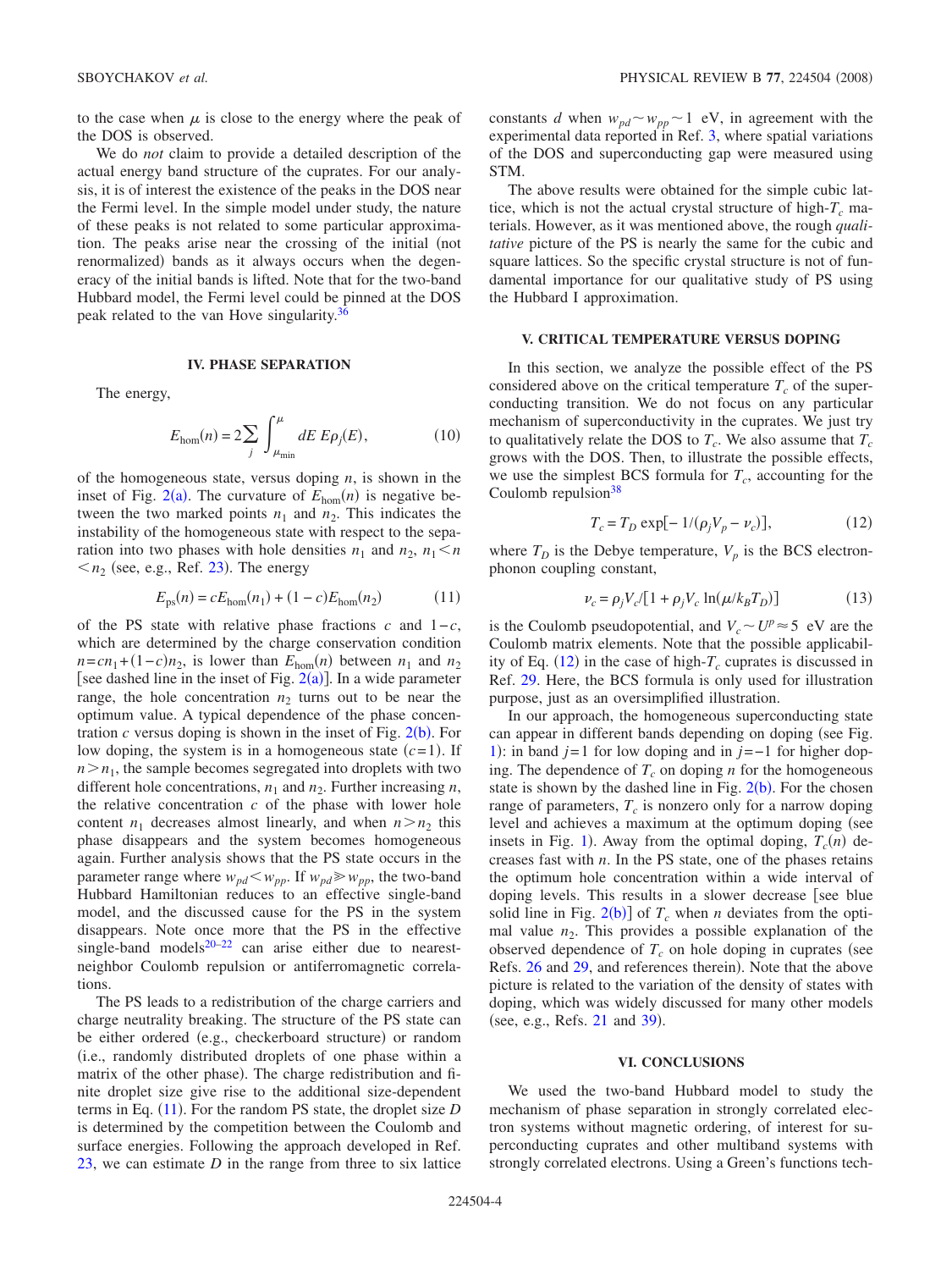nique, we calculated the band structure and the density of states at the Fermi level. The density of states exhibits a large peak at the crossing of the initial energy bands. For a certain range of the model parameters, a spatial phase separation of the charge carriers occurs due to the electron redistribution between the two bands. Our estimates of the spatial scale of PS are in good agreement with important experimental results[.3](#page-4-2) The discussed mechanism of PS is an alternative to the usual explanation of PS in cuprates, which is attributed to strong antiferromagnetic correlations (see, e.g., Refs. [1](#page-4-0) and [2](#page-4-1)) or nearest-neighbor Coulomb repulsion.<sup>12,[15–](#page-4-14)[20](#page-4-15)</sup> In our approach, the relation between the number of charge carriers and doping level is indirect, which also implies the indirect dependence of  $T_c$  versus doping. Using, only for illustration purposes, the simplest BCS expression for  $T_c$ , accounting for Coulomb repulsion, we show that  $T_c(n)$  is near its maximum within the doping range where PS occurs.

- <sup>1</sup>E. Dagotto, Science **309**, 257 (2005).
- <span id="page-4-0"></span>2E. Nagaev, *Colossal Magnetoresistance and Phase Separation in* Magnetic Semiconductors (Imperial College, London, 2002).
- <span id="page-4-2"></span><span id="page-4-1"></span>3K. M. Lang, V. Madhavan, J. E. Hoffman, E. W. Hudson, H. Eisaki, S. Uchida, and J. C. Davis, Nature (London) 415, 412  $(2002).$
- <sup>4</sup> J. E. Hoffman, E. W. Hudson, K. M. Lang, V. Madhavan, H. Eisaki, S. Uchida, and J. C. Davis, Science 295, 466 (2002).
- <span id="page-4-3"></span>5M. Vershinin, S. Misra, S. Ono, Y. Abe, Y. Ando, and A. Yazdani, Science 303, 1995 (2004).
- <span id="page-4-4"></span><sup>6</sup>L. P. Gor'kov and A. V. Sokol, JETP Lett. **48**, 547 (1987).
- <span id="page-4-5"></span><sup>7</sup> J. Zaanen and O. Gunnarsson, Phys. Rev. B **40**, 7391 (1989).
- <span id="page-4-10"></span>8V. J. Emery, S. A. Kivelson, and H. Q. Lin, Phys. Rev. Lett. **64**, 475 (1990).
- <sup>9</sup>K. Machida, Physica C 158, 192 (1989); M. Kato, K. Machida, H. Nakanishi, and M. Fujita, J. Phys. Soc. Jpn. 59, 1047 (1990).
- 10C. S. Hellberg and E. Manousakis, Phys. Rev. Lett. **78**, 4609 (1997); C. T. Shih, Y. C. Chen, and T. K. Lee, Phys. Rev. B 57, 627 (1998); T. H. Gimm and S. H. Suck Salk, *ibid.* 62, 13930 (2000); W. O. Putikka and M. U. Luchini, *ibid.* **62**, 1684 (2000).
- 11A. Macridin, M. Jarrell, and Th. Maier, Phys. Rev. B **74**, 085104  $(2006).$
- <span id="page-4-11"></span><span id="page-4-7"></span>12F. Bucci, C. Castellani, C. Di Castro, and M. Grilli, Phys. Rev. B 52, 6880 (1995); G. Seibold, C. Castellani, C. Di Castro, and M. Grilli, *ibid.* **58**, 13506 (1998).
- <sup>13</sup> W.-F. Tsai and S. A. Kivelson, Phys. Rev. B **73**, 214510 (2006).
- <span id="page-4-6"></span>14M. Grilli, B. G. Kotliar, and A. J. Millis, Phys. Rev. B **42**, 329  $(1990).$
- <span id="page-4-8"></span>15M. Grilli, R. Raimondi, C. Castellani, C. Di Castro, and G. Kotliar, Phys. Rev. Lett. **67**, 259 (1991).
- <span id="page-4-14"></span>16L. F. Feiner, M. Grilli, and C. Di Castro, Phys. Rev. B **45**, 10647  $(1992).$
- <span id="page-4-20"></span>17Y. Bang, G. Kotliar, R. Raimondi, C. Castellani, and M. Grilli, Phys. Rev. B 47, 3323 (1993).
- 18R. Raimondi, C. Castellani, M. Grilli, Y. Bang, and G. Kotliar, Phys. Rev. B 47, 3331 (1993).
- 19N. Kothekar, K. F. Quader, and D. W. Allender, Phys. Rev. B **51**, 5899 (1995).

## **ACKNOWLEDGMENTS**

We acknowledge stimulating discussions with A.V. Rozhkov and partial support from the National Security Agency (NSA), Laboratory Physical Sciences (LPS), Army Research Office (ARO), National Science Foundation (NSF) Grant No. EIA-0130383, Russian Foundation for Basic Research (RFBR) (Grants No. 06-02-16691 and No. 08-02-00212), and Core-to-Core program supported by Japan Society for Promotion of Science (JSPS), JSPS-RFBR 06-02-91200, and EU project CoMePhS. S.S. acknowledges support from the Ministry of Science, Culture and Sport of Japan via the Grant-in Aid No. 18740224, EPSRC via Grants EP/ D072581/1 and EP/F005482/1, and ESF network-program "Arrays of Quantum Dots and Josephson Junctions."

- <span id="page-4-15"></span><sup>20</sup> M. E. Simon and A. A. Aligia, Phys. Rev. B **53**, 15327 (1996).  $^{21}$ L. F. Feiner, J. H. Jefferson, and R. Raimondi, Phys. Rev. Lett. **76**, 4939 (1996).
- <span id="page-4-26"></span><sup>22</sup>*The Physics of Superconductors*, edited by K. H. Benneman and J. B. Ketterson (Springer, Berlin, 2004), Vol. II.
- <span id="page-4-17"></span><span id="page-4-9"></span>23K. I. Kugel, A. L. Rakhmanov, and A. O. Sboychakov, Phys. Rev. Lett. 95, 267210 (2005); A. O. Sboychakov, K. I. Kugel, and A. L. Rakhmanov, Phys. Rev. B **74**, 014401 (2006).
- 24A. Bianconi, G. Bianconi, S. Caprara, D. Di Castro, H. Oyanagi, and N. L. Saini, J. Phys.: Condens. Matter 12, 10655 (2000).
- <span id="page-4-12"></span>25M. Fratini, N. Poccia, and A. Bianconi, J. Phys.: Conf. Ser. **108**, 012036 (2008).
- <sup>26</sup> E. G. Maksimov, Usp. Fiz. Nauk 174, 1026 (2004) [Phys. Usp. **47**, 957 (2004)].
- <span id="page-4-13"></span>27A. O. Sboychakov, K. I. Kugel, and A. L. Rakhmanov, Phys. Rev. B 76, 195113 (2007).
- <span id="page-4-16"></span>28L. P. Gor'kov and G. B. Teitel'baum, Phys. Rev. Lett. **97**, 247003 (2006).
- <span id="page-4-18"></span>29E. G. Maksimov and O. V. Dolgov, Usp. Fiz. Nauk **177**, 983 (2007) [Phys. Usp. 50, 933 (2007)].
- <span id="page-4-19"></span><sup>30</sup> V. J. Emery, Phys. Rev. Lett. **58**, 2794 (1987); F. C. Zhang and T. M. Rice, Phys. Rev. B 37, 3759 (1988).
- <span id="page-4-21"></span><sup>31</sup> J. B. Goodenough, Europhys. Lett. **57**, 550 (2002).
- <span id="page-4-23"></span><span id="page-4-22"></span>32L. Hozoi, S. Nishimoto, and A. Yamasaki, Phys. Rev. B **72**, 144510 (2005); L. Hozoi and S. Nishimoto, *ibid.* **73**, 245101  $(2006).$
- <span id="page-4-24"></span><sup>33</sup> A nonzero average  $\langle a_{\alpha}^{\dagger} a_{\overline{\alpha}} \rangle$  is a well-known internal inconsistency of the Hubbard I approximation at  $t_{ab} \neq 0$  (see, e.g., Ref. [37](#page-5-4)) since it produces a non-Hermitian behavior of the Green functions. However, for the parameter range discussed here, these values are small compared to the coefficients  $g_{\alpha}$  that characterize the maximum band filling in our model,  $|\langle a_{\alpha}^{\dagger} a_{\overline{\alpha}} \rangle|^2 \ll g_{\alpha} g_{\overline{\alpha}}$ . It can be shown that under the latter condition the effect of  $\langle a_{\alpha}^{\dagger} a_{\overline{\alpha}} \rangle$ on the band structure and band filling is negligible.
- <span id="page-4-25"></span>34See, e.g., P. Fulde, *Electron Correlations in Molecules and Sol*ids (Springer-Verlag, Berlin, 1991); S. G. Ovchinnikov and V. V. Val'kov, *Hubbard Operators in the Theory of Strongly*